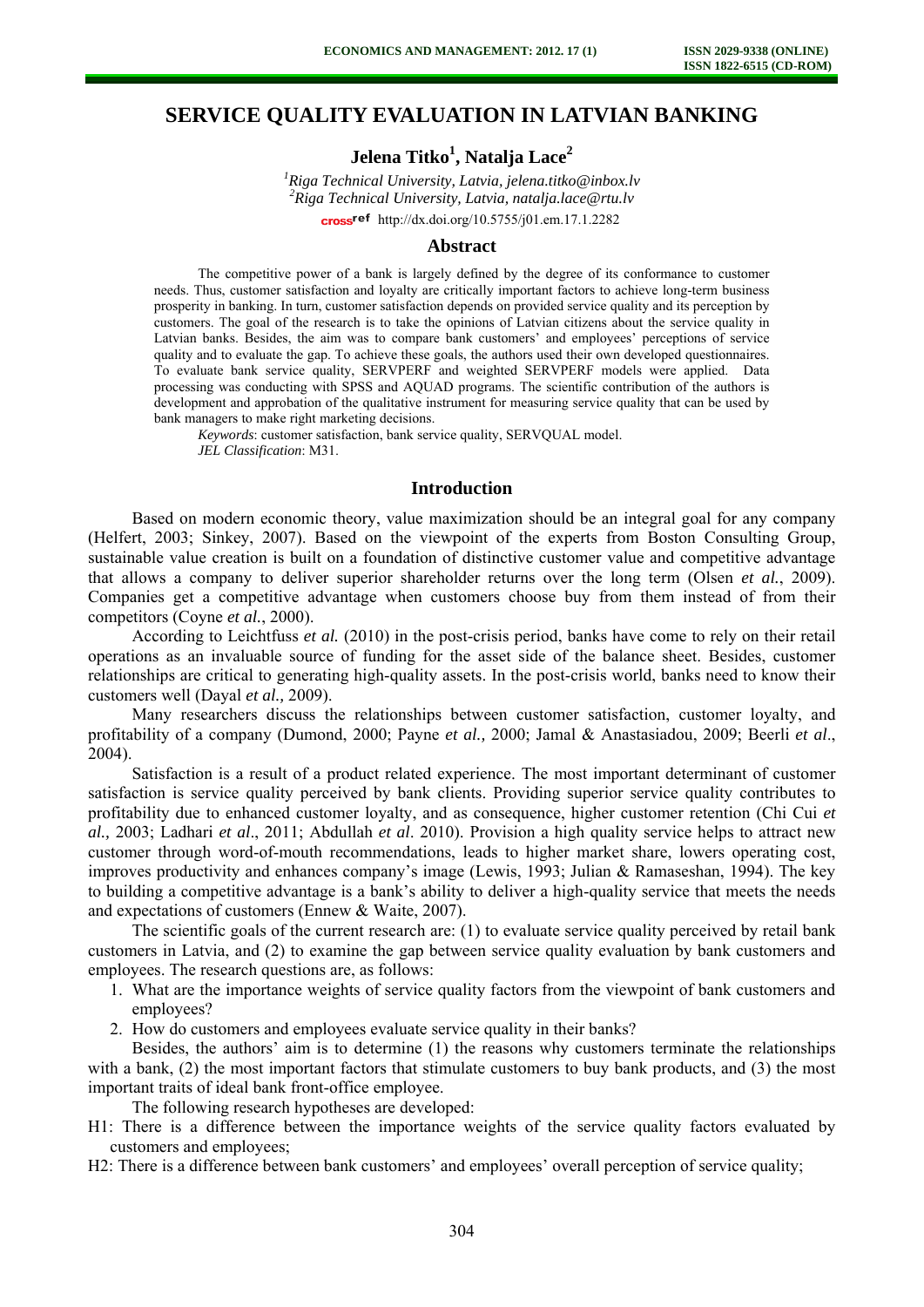H3: There is a difference between bank customers' and employees' vision of an ideal bank customer servicing specialist.

To answer the research questions and to test the hypotheses, the authors developed two questionnaires – for bank customers and bank employees. They consist of several sections that involve the statements for evaluation. To evaluate each of the statements respondents will be offered to use 5-point Lykert type scale. Data processing was conducting with program SPSS 19.0. Only two opened questions are included into the customer questionnaire. These answers were analysed with program AQUAD as a software tool.

#### **Research background**

Service quality is a multidimensional concept, incorporating a number of aspects of both past and present service experience (Abdullah *et al.,* 2011). Customers do not buy products and services. They buy value, the total package of product performance, access, experience, and cost. Enterprises that understand how customers define value across these dimensions achieve superior long-term profitable growth. Incomplete and vague value propositions do not allow the enterprise to differentiate its offering from competitor products (Kothari & Lackner, 2006).

Based on Kotler, the customers buy from a company, if its offering has the highest perceived value (Kotler, 2003). Customer perceived value is the difference between the prospective customer's evaluation of all the benefits and all the costs of an offering. Total customer value is the perceived monetary value of the bundle of economic, functional, and psychological benefits that customers expect from a given offering. Total customer cost is the bundle of costs customers expect to incur in evaluating, obtaining, using, and disposing of the given offering.

Scientific literature reveals that there is a positive relationship between quality of services and customers' satisfaction. The main components which create customer satisfaction are (Rostamy, 2009): (1) Personnel: including skills and knowledge, responsiveness, communication and collaboration and friendliness components; (2) Product: including product variety, special services and cost components; (3) Image: including credibility, technology excellence and ability to satisfy future needs; (4) Service: including service waiting time, services processes and service information; and (5) Access: including network expansion, troubles in the service system and location of service centres.

According to the Institute of Banking Studies survey results, the principal drivers of customer satisfaction are: (1) excellent staff, (2) efficient operations, (3) convenience, (4) competitive costs, and (5) excellent image (Jones, 2004).

The widely know instrument for measuring service quality is SERVQUAL model, developed in 1988 (Parasuraman *et al.,* 1988). The main idea of the model is to measure the gap between customer expectations and experience. Initially, the model involved 10 dimensions of service quality. Later, it was modified into the RATER model. In accordance with it, five key dimensions of service quality are:

- 1. Reliability (the ability to deliver the promised service dependably and accurately);
- 2. Assurance (the service quality that focuses on the ability to inspire trust and confidence);
- 3. Tangibles (focus on the elements that represent the service physically);
- 4. Empathy (emotional aspect of service);
- 5. Responsiveness (the willingness to help customers and provide prompt service).

Despite wide application of SERVQUAL, it has been often criticized by researchers (Karatepe, 2011; Chi Cui *et al*., 2003; Avkiran, 1994). They suggest using the model, considering industry-/culture-/countryspecific features. A number of researchers have adapted SERVQUAL for measuring service quality in banking (Avkiran, 1994; Bahia & Nantel, 2000; Rostamy, 2009; Abdullah *et al.,* 2011; Ladhari *et al*., 2011).

Initially, SERVQUAL model included 22 statements grouped into 5 service quality dimensions. The later users of the instrument propose alternative scales for measuring service quality with different number of statements.

The authors also used SERVQUAL as a theoretical basis for development of one of the questionnaire sections. Initially, we proposed 28 statements for service quality evaluation that were combined into 8 dimensions: (1) physical surroundings (tangibles and atmosphere), (2) product (quality, usability, and assortment), (3) trust, (4) empathy, (5) responsiveness, (6) competence, (7) access, and (8) price. The detailed description of the questionnaire design is provided in the authors' early published research paper (Titko & Lace, 2011).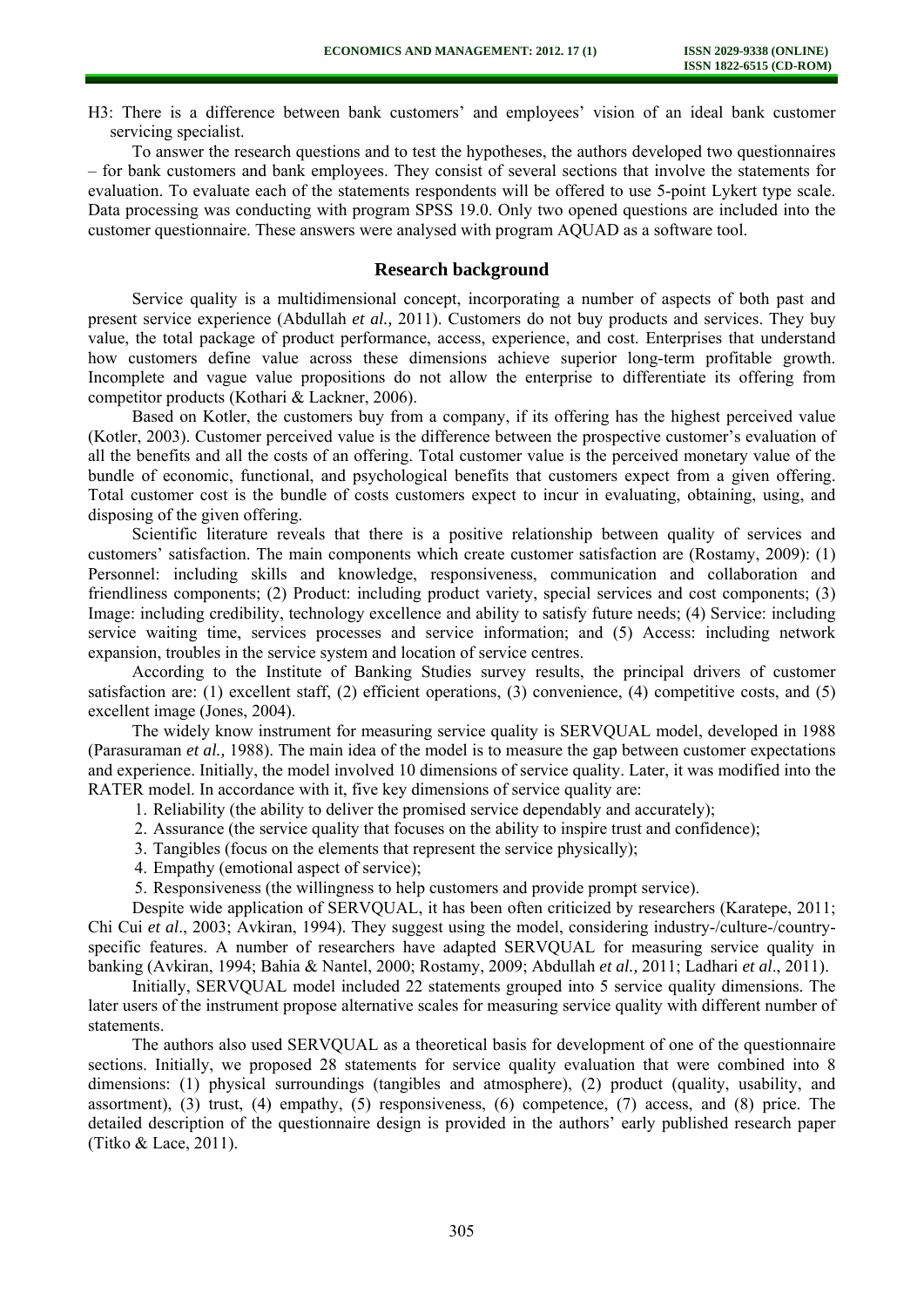### **Research description and empirical results**

To achieve the purpose of the given research, the authors' developed questionnaires were mailed to randomly selected bank customers and employees. A total of 301 bank customers' and 79 bank employees' questionnaires were returned. The description of respondents' profile is presented in Table 1.

| <b>Profile elements</b>             |                       | <b>Customers</b> | <b>Employees</b> |
|-------------------------------------|-----------------------|------------------|------------------|
|                                     | Swedbank              | 48%              | 14%              |
| <b>Bank</b>                         | SEB bank              | 17%              | 19%              |
|                                     | Citadele bank         | 13%              | 34%              |
|                                     | Other                 | 22%              | 33%              |
| Customer/Working<br>experience time | Under 2 years         | $10.3\%$         | 25.3%            |
|                                     | 2-5 years             | 26.9%            | 32.9%            |
|                                     | $5-10$ years          | 47.2%            | 30.4%            |
|                                     | Over 10 years         | $15.6^{\wedge}$  | 11.4%            |
| Gender                              | Male                  | 25.2%            |                  |
|                                     | Female                | 74.8%            |                  |
| Working position                    | Front-office employee |                  | 81%              |
|                                     | Branch manager        |                  | 19%              |

|  |  |  | Table 1. Profile of the respondents |
|--|--|--|-------------------------------------|
|--|--|--|-------------------------------------|

Firstly, the authors evaluated the overall satisfaction level of bank customers. The respondents were offered to answer the single question: "Overall, how satisfied are you with your bank?" Formulating the responses, we used 5-point Likert-type scale, where "1" meant "very dissatisfied" and "5" meant "absolutely satisfied".

The results indicate a sufficiently positive situation: 87% of bank customers evaluated their overall satisfaction with own bank at 4-5. 2% of respondents are dissatisfied with their banks, and 11% evaluate their satisfaction level at 3. The authors offered respondents to explain the reasons of their dissatisfaction. All the provided answers were analyzed with the program AQUAD to distil the most frequently mentioned reasons. The results of the analysis are presented in Figure 1.

| Table analysis (Project: GAP) Frequencies |   |    |  |  |
|-------------------------------------------|---|----|--|--|
|                                           | А | в  |  |  |
| BORROWING                                 | ٥ | 2  |  |  |
| BRANCH AND ATM NETWORK                    | n | ĸ  |  |  |
| HIGH COMISSION FEES                       | n | 11 |  |  |
| LACK OF COMPETENCE                        | 5 | n  |  |  |
| LOW DEPOSIT RATES                         | n | 4  |  |  |
| LOW SERVICE SPEED                         | 1 | n  |  |  |
| NO INDIVIDUAL ATTENTION                   | 2 | n  |  |  |
| NOT POLITE SERVICE                        | 5 | n  |  |  |
| OPERATING HOURS                           | n | 3  |  |  |
| PRODUCT RANGE                             | n | 1  |  |  |
| PRODUCT USABILITY                         | n | 2  |  |  |
| QUEUES                                    | ٩ | n  |  |  |
| TECHNOLOGICAL CAPABILITIES                | o | 4  |  |  |
| A: /EMPLOYEES                             |   |    |  |  |
| / PRODUCT-SERVICES                        |   |    |  |  |

**Figure 1.** Frequency table generated by AQUAD

The main reasons for customer dissatisfaction are price, long waiting in queue, incompetent employees and not polite service.

As for loyalty level that is represented by customers' willingness to recommend their bank to others (Reichheld, 2006), 85% of respondents expressed above-average loyalty to their banks.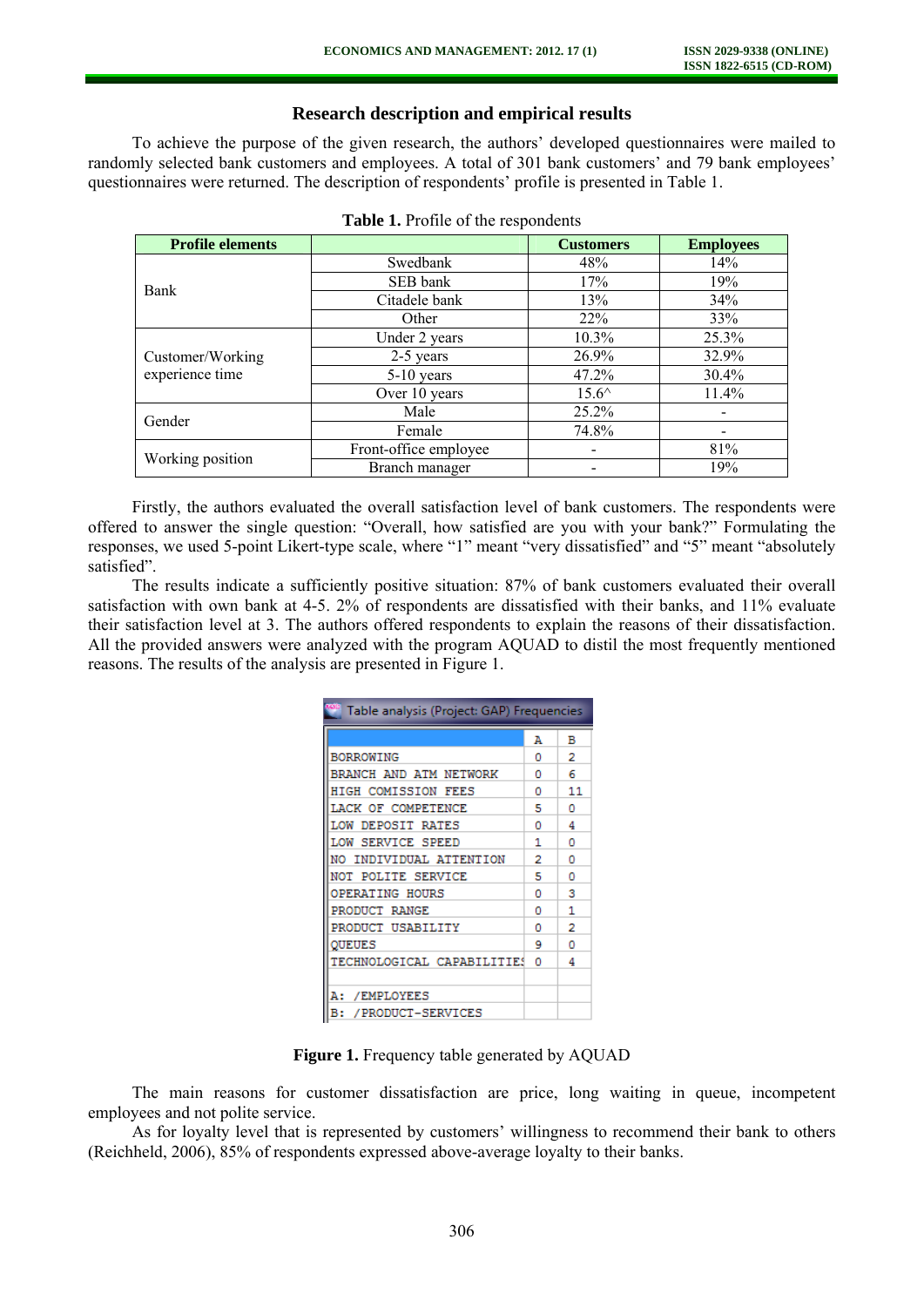To determine the most important factors of banking service quality perceived by customers and employees, we offered respondents to evaluate the importance of each factor using 5-point scale ("1" - not important, "5" – highly important). The importance weights were calculated using: (1) mean ratio, and (2) index of importance (Lebedinceva, 2007):

$$
I = \frac{n(5) + 0.5n(4) - 0.5n(2) - n(1)}{N}
$$
 (1)

I is importance index,  $n(5)$ ,  $n(4)$ ,  $n(2)$ ,  $n(1)$  denote the number of respondents, who evaluated the importance of service quality factors at 5, 4, 2, and 1, respectively. N is total number of respondents. The results are presented in Table 2.

| <b>Service quality factor</b>                 | <b>Importance for customers</b> |                 | <b>Importance for employees</b> |                         |      |                         |       |                         |
|-----------------------------------------------|---------------------------------|-----------------|---------------------------------|-------------------------|------|-------------------------|-------|-------------------------|
|                                               | Mean                            | Range           | Index                           | Range                   | Mean | Range                   | Index | Range                   |
| Product quality                               | 4.81                            | $\mathbf{1}$    | 0.91                            | $\mathbf{1}$            | 4.91 | $\overline{3}$          | 0.96  | $\overline{2}$          |
| Safety of transactions                        | 4.81                            | $\mathbf{1}$    | 0.90                            | $\overline{2}$          | 4.94 | $\mathbf{1}$            | 0.97  | $\mathbf{1}$            |
| Usability of products                         | 4.77                            | $\overline{2}$  | 0.88                            | $\overline{\mathbf{3}}$ | 4.91 | 3                       | 0.96  | $\overline{2}$          |
| <b>ATM</b><br><b>Branch</b><br>and<br>network | 4.75                            | $\overline{3}$  | 0.87                            | $\overline{4}$          | 4.84 | $\overline{7}$          | 0.92  | $\overline{4}$          |
| development                                   |                                 |                 |                                 |                         |      |                         |       |                         |
| Promise keeping                               | 4.73                            | $\overline{4}$  | 0.86                            | 5                       | 4.91 | 3                       | 0.96  | $\overline{2}$          |
| Competence                                    | 4.70                            | 5               | 0.85                            | $\overline{6}$          | 4.85 | $\overline{6}$          | 0.92  | 4                       |
| Trust to employees                            | 4.67                            | 6               | 0.84                            | 7                       | 4.94 | 1                       | 0.97  | $\mathbf{1}$            |
| Courtesy                                      | 4.67                            | 6               | 0.84                            | $\overline{7}$          | 4.89 | $\overline{\mathbf{4}}$ | 0.94  | $\overline{\mathbf{3}}$ |
| Simplicity of information acquisition         | 4.65                            | $\overline{7}$  | 0.83                            | $\overline{8}$          | 4.82 | $\overline{8}$          | 0.91  | 5                       |
| Willingness to help                           | 4.64                            | $\overline{8}$  | 0.82                            | $\overline{9}$          | 4.87 | $\overline{5}$          | 0.94  | $\overline{\mathbf{3}}$ |
| <b>Branch location</b>                        | 4.63                            | $\overline{9}$  | 0.82                            | $\overline{9}$          | 4.76 | 12                      | 0.88  | 8                       |
| Technological capability                      | 4.63                            | $\overline{9}$  | 0.81                            | $\overline{10}$         | 4.80 | $\overline{9}$          | 0.90  | $\overline{6}$          |
| Operational errors                            | 4.61                            | 10              | 0.81                            | 10                      | 4.72 | 15                      | 0.86  | 10                      |
| Service cost                                  | 4.61                            | 10              | 0.81                            | 10                      | 4.78 | 10                      | 0.89  | $\boldsymbol{7}$        |
| Request fulfilment                            | 4.61                            | 10              | 0.81                            | 10                      | 4.77 | 11                      | 0.89  | $\overline{7}$          |
| Problem solving                               | 4.60                            | 11              | 0.80                            | 11                      | 4.87 | $\overline{5}$          | 0.94  | $\overline{3}$          |
| Prompt service                                | 4.57                            | 12              | 0.79                            | 12                      | 4.70 | 16                      | 0.85  | 11                      |
| Bank reputation                               | 4.57                            | 12              | 0.78                            | 13                      | 4.80 | 9                       | 0.90  | 6                       |
| Operating hours                               | 4.56                            | 13              | 0.78                            | 13                      | 4.70 | 16                      | 0.85  | 11                      |
| Countenance                                   | 4.53                            | 14              | 0.76                            | 14                      | 4.76 | 12                      | 0.88  | $8\,$                   |
| Product range                                 | 4.46                            | 15              | 0.73                            | 15                      | 4.92 | $\overline{2}$          | 0.96  | $\overline{2}$          |
| Individual attention                          | 4.46                            | $\overline{15}$ | 0.73                            | $\overline{15}$         | 4.72 | $\overline{15}$         | 0.86  | 10                      |
| Reward                                        | 4.44                            | 16              | 0.72                            | 16                      | 4.75 | 13                      | 0.87  | 9                       |
| Availability of products at branches          | 4.44                            | 16              | 0.72                            | 16                      | 4.75 | 13                      | 0.87  | 9                       |
| Atmosphere                                    | 4.34                            | 17              | 0.67                            | 17                      | 4.63 | 17                      | 0.82  | 12                      |
| Staff appearance                              | 4.11                            | 18              | 0.56                            | 18                      | 4.73 | 14                      | 0.87  | 9                       |
| Information providing                         | 3.77                            | 19              | 0.38                            | 19                      | 4.49 | 18                      | 0.75  | 13                      |
| Leaflets                                      | 3.33                            | 20              | 0.16                            | 20                      | 4.49 | 18                      | 0.75  | 13                      |

**Table 2.** Service quality factors' importance weights determined by customers and employees

Evaluating the importance of bank service quality factors, both customers and employees give the priority to such factors as product quality, safety of transactions and usability of products. In general, the importance weights determined by employees are higher than those determined by customers. This is a positive situation, because there is no undervaluation of service quality importance from the viewpoint of bank employees

In order to measure service quality, we applied the following models (Rostamy, 2009):

$$
SERVPERF:SQ = \sum_{i=1}^{k} \sum_{j=1}^{N} Pij
$$
 (2)

$$
Weighted SERVPERF : SQ = \sum_{i=1}^{k} \sum_{j=1}^{N} Wij * Pij
$$
 (3)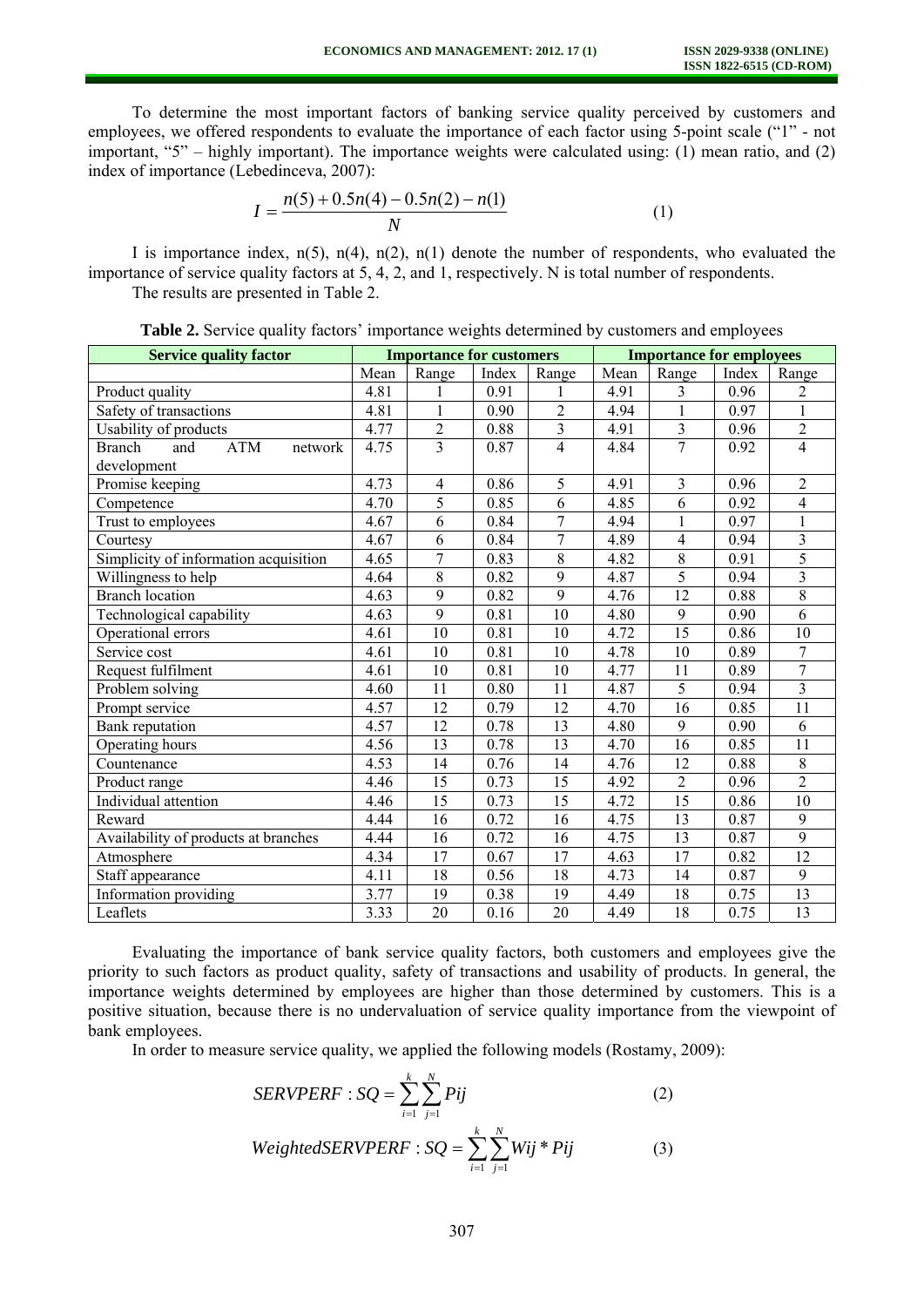SQ is service quality, Pij and Wij are performance and factor importance, respectively. Service quality scores determined by customers and employees are presented in Table 3.

| N <sub>o</sub> | <b>Quality dimension</b> | <b>Evaluation by customers</b> |                   |                 | <b>Evaluation by employees</b> |
|----------------|--------------------------|--------------------------------|-------------------|-----------------|--------------------------------|
|                |                          | <b>SERVPERF</b>                | Weighted SERVPERF | <b>SERVPERF</b> | Weighted SERVPERF              |
|                | Physical surroundings    | 4.24                           | 16.96             | 4.21            | 19.56                          |
| 2              | Product                  | 4.36                           | 20.34             | 4.31            | 20.98                          |
|                | Trust                    | 4.31                           | 20.39             | 4.42            | 21.71                          |
| 4              | Empathy                  | 4.26                           | 19.54             | 4.42            | 21.30                          |
|                | Responsiveness           | 4.30                           | 19.93             | 4.44            | 21.42                          |
| 6              | Competence               | 4.08                           | 17.98             | 4.12            | 19.46                          |
| $\mathbf{r}$   | Access                   | 4.16                           | 19.45             | 4.19            | 20.13                          |
| 8              | Price                    | 3.76                           | 17.12             | 4.24            | 20.30                          |
|                | Total SQ score           | 4.22                           | 19.23             | 4.30            | 20.70                          |

**Table 3.** Service quality evaluation results

Service quality score determined by employees are higher than the scores determined by customers, using both models. The special attention should be paid to such dimensions of service quality, as trust, empathy, responsiveness and competence. These dimensions involve service quality elements that depend directly on employees and can be affected by employees.

The factors that can force customers to leave their bank are presented in Table 4.

**Table 4.** Factors affecting customers' decision about terminating the relationships with a bank

| Factor                                                                                 | <b>Factor importance</b> |
|----------------------------------------------------------------------------------------|--------------------------|
| Problems related to usage of bank products (problems with ATM, delay in money transfer | 4.41                     |
| $etc.$ )                                                                               |                          |
| Frequent operational errors of employees                                               | 4.26                     |
| Negative experience with a servicing bank. Inability of bank employees to solve the    | 3.81                     |
| problems quickly                                                                       |                          |
| Not polite service                                                                     | 3.76                     |
| Rise in commission fees                                                                | 3.70                     |
| Negative information about the bank in mass media                                      | 3.64                     |
| Attractive offer of another bank                                                       | 3.63                     |
| Long wait in queue                                                                     | 3.41                     |
| Closing the conveniently located branch                                                | 3.04                     |

As we assumed, the competence, emotional intellect and empathy of bank front office staff play crucially important role in relationships between bank and its clients.

Despite the high level of customer loyalty in Latvian retail banking, 59 per cent of respondents are ready to break with the bank, if they receive a good proposal from another bank. On the one hand, it means that there is a rather high likelihood of loosing the existing customers. On the positive side, it means that banks have an opportunity to lure customers away, conducting an intelligent marketing policy.

The reasons why customers buy new products in a bank, ranged according to the importance evaluated by customers, are presented in Table 5.

|  | Table 5. Factors affecting customers' decision to buy a new bank product |  |  |  |
|--|--------------------------------------------------------------------------|--|--|--|
|--|--------------------------------------------------------------------------|--|--|--|

| <b>Factor</b>                                                                   | <b>Factor importance</b> |
|---------------------------------------------------------------------------------|--------------------------|
| Need for a product (for instance, damage of existing credit card etc.)          | 4.61                     |
| Favourable terms (for instance, high deposit rates)                             | 4.05                     |
| Recommendations of friends, colleagues, relatives                               | 3.34                     |
| Detailed and well-founded information about a product provided by bank employee | 3.07                     |
| Exclusive offer (for instance, opportunity to choose card design)               | 2.87                     |
| Successful advertising campaign of a bank                                       | 2.76                     |
| Willingness to get a prestigious bank product (for instance, Gold credit card)  | 2.61                     |
| Insistent offer of a bank employee (though it was no need for a product)        | 1.97                     |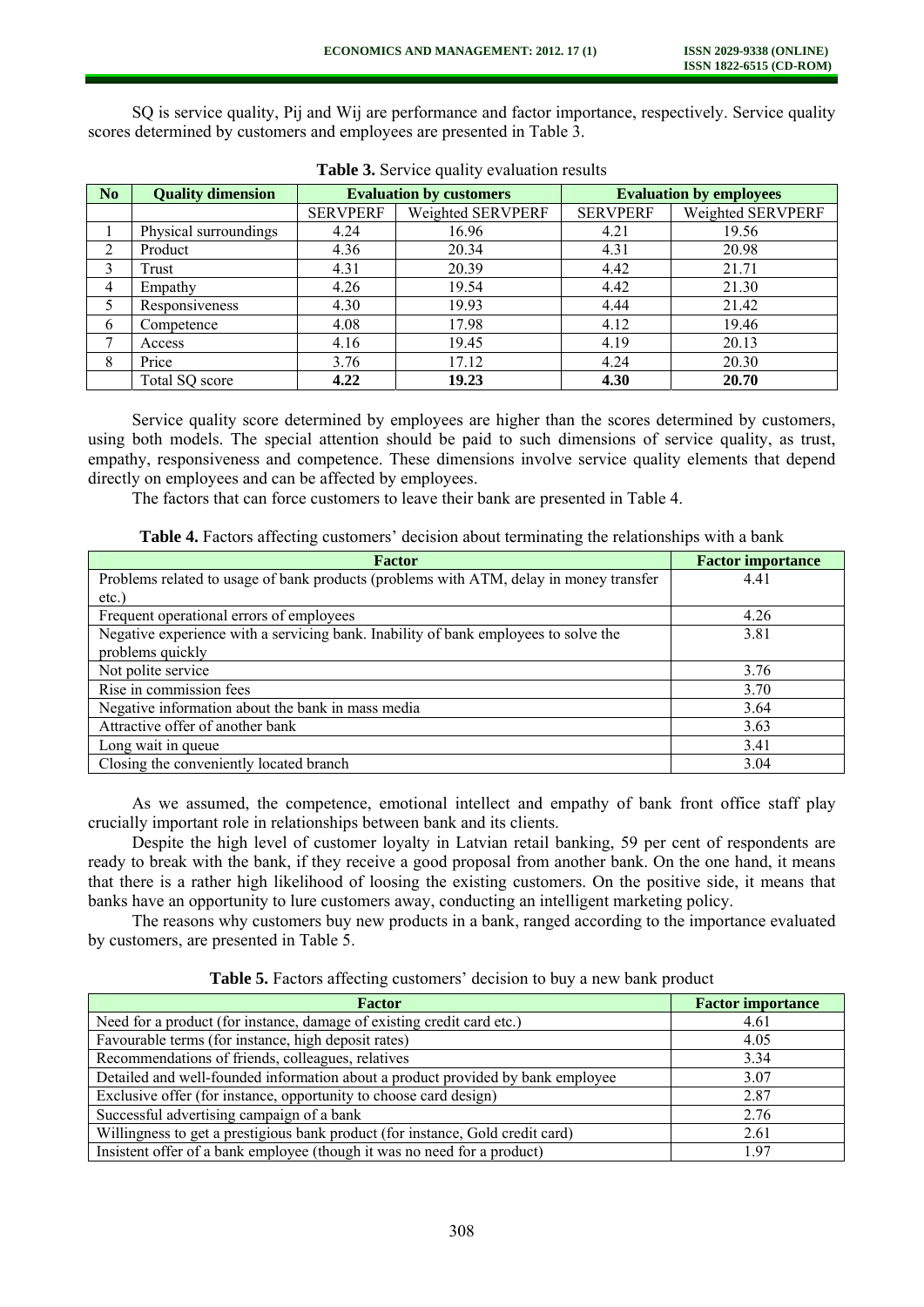The results indicate the fact that Latvian customers are not impressible. They buy a new payment card or invest their money if a bank can make them a really good offer or if they see no alternative. However, it is crucially important to improve communication and selling skills of bank employees – 38 per cent of respondents will buy or probably buy a new bank product if an employee has good arguments pro.

The most important traits of an ideal bank front-office employee are presented in Table 6.

| <b>Employee evaluation criteria</b> |            | <b>Customers' viewpoint</b> | <b>Employees' viewpoint</b> |       |  |  |
|-------------------------------------|------------|-----------------------------|-----------------------------|-------|--|--|
|                                     | Importance | Range                       | Importance                  | Range |  |  |
| Professional knowledge              | 4.91       |                             | 4.92                        |       |  |  |
| Communication skills                | 4.78       |                             | 4.89                        |       |  |  |
| Behavior                            | 4.70       |                             | 4.89                        |       |  |  |
| Appearance                          | 4.36       |                             | 4.81                        |       |  |  |
| Language qualifications             | 4.22       |                             | 4.01                        |       |  |  |
| Selling skills                      | 3.95       |                             | 4.56                        |       |  |  |
| <b>Education</b> level              | 3.73       |                             | 3.87                        |       |  |  |
| Work experience                     | 3.51       |                             | 3.89                        |       |  |  |

**Table 6.** The most important traits of an ideal bank front-office employee

Customers give a priority to professional knowledge, good communication skills, courtesy and friendliness of bank employees. The viewpoint of customers is concurrent with employees' opinion on this matter.

## **Conclusions**

Analyzing the obtained results, we can to test the research hypotheses:

H1: There is a difference between the importance weights of the service quality factors evaluated by customers and employees –PARTIALLY CONFIRMED. There is a difference, but the results are also influenced by the difference in sizes of samples. Both customers and employees have selected the same service quality factors as the most important.

H2: There is a difference between bank customers' and employees' overall perception of service quality – CONFIRMED. Applying two service quality measurement models, customers' average scores were higher than employees' scores. In case of using weighted SERVPERF model, employees' scores were higher across all service quality dimensions.

H3: There is a difference between bank customers' and employees' vision of an ideal bank customer servicing specialist - REJECTED. Both customers and employees put a priority on the same traits of frontoffice staff member.

Product quality and usability, as well as safety of transactions are the most important service quality elements for bank customers. However, such factors, as emotional component of service and staff competency, also play a critically important role in bank-customer relationships.

The tasks for the further research in the field are: (1) to conduct a factor analysis to approve the assumption of multidimensionality of the service quality concept, (2) to examine the difference in service quality perceptions by customers and employees in separate Latvian banks, and (3) to measure service quality in separate Latvian banks.

#### **References**

- 1. Abdullah, F., Suhaimi, R., Sabah, G., & Hamali, J. (2010). Bank Service Quality (BSQ) Index. International Journal of Quality & Reliability Management, 28/5, 542-555.
- 2. Avkiran, N. K.. (1994). Developing an Instrument to Measure Customer Service Quality in Branch Banking. International Journal of Bank Marketing, 18, 84-91.
- 3. Bahia, K., & Nantel, J. (2000). A Reliable and Valid Measurement Scale for the Perceived Service Quality in Banks. International Journal of Bank Marketing, 18, 84-91.
- 4. Beerli, A., Martin, J.D., & Quintara, A. (2004). A Model of Customer Loyalty in the Retail Banking Market. European Journal of Marketing*,* vol. 38, 1/2, 253-275.
- 5. Coyne, K. P., Buaron, R., Foster, R. N., & Bhide, A. (2000). Gaining advantage over competitors. Retrieved from: https://www.mckinseyquarterly.com/Gaining\_advantage\_over\_competitors\_1057